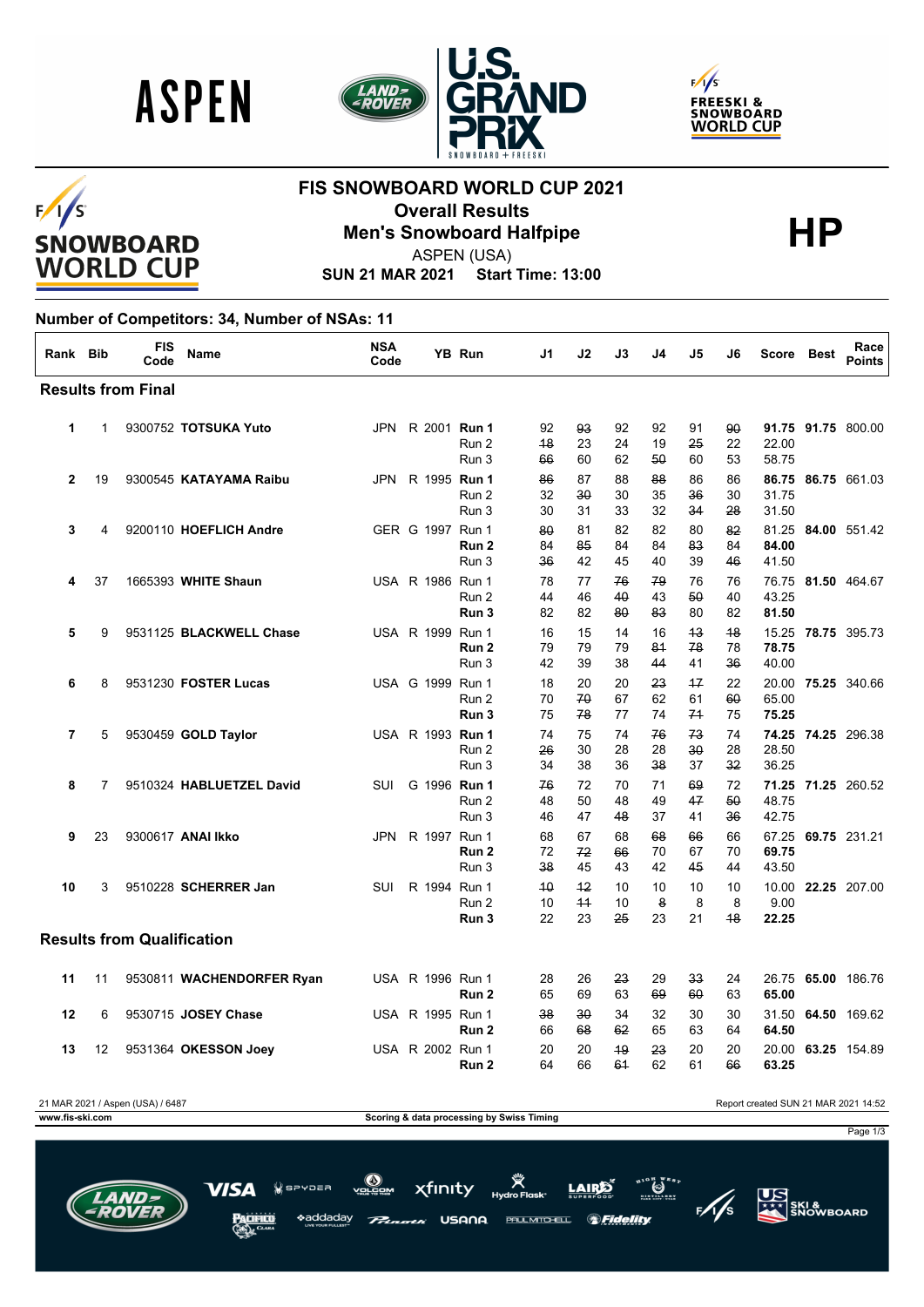

 $F/I/S$ 

SNOWBOARD<br>WORLD CUP





## **FIS SNOWBOARD WORLD CUP 2021 Overall Results<br>Men's Snowboard Halfpipe**<br>ASPEN(USA)



ASPEN (USA)

**SUN 21 MAR 2021 Start Time: 13:00**

| Rank Bib        |    | <b>FIS</b><br>Code               | Name                         | <b>NSA</b><br>Code |                  | YB Run         | J1                                        | J2            | J3                   | J4                   | J5       | J6            | Score                                | <b>Best</b> | Race<br>Points     |
|-----------------|----|----------------------------------|------------------------------|--------------------|------------------|----------------|-------------------------------------------|---------------|----------------------|----------------------|----------|---------------|--------------------------------------|-------------|--------------------|
| 14              | 15 |                                  | 9531302 COYNE Jack           |                    | USA R 2002 Run 1 | Run 2          | 52<br>62                                  | 49<br>62      | 50<br>59             | 49<br>58             | 45<br>57 | 59<br>60      | 59.75                                |             | 50.00 59.75 142.03 |
| 15              | 14 |                                  | 9200133 LECHNER Christoph    |                    | GER R 2000 Run 1 | Run 2          | 60<br>49                                  | 58<br>20      | 60<br>26             | 58<br>21             | 59<br>26 | 62<br>19      | 21.50                                |             | 59.25 59.25 130.63 |
| 16              | 20 |                                  | 1274973 O CONNOR Seamus      | IRL                | R 1997 Run 1     | Run 2          | 32<br>58                                  | 35<br>52      | 36<br>56             | 38<br>60             | 37<br>53 | 32<br>61      | 56.75                                |             | 35.00 56.75 120.38 |
| 17              | 31 |                                  | 9290295 GENNERO Lorenzo      | <b>ITA</b>         | R 1997 Run 1     | Run 2          | 56<br>46                                  | 54<br>24      | 57<br>20             | 54<br>19             | 46<br>17 | 55<br>17      | 18.25                                |             | 54.75 54.75 111.01 |
| 18              | 26 |                                  | 9560193 STANTE Tit           |                    | SLO G 1998 Run 1 | Run 2          | 46<br>57                                  | 49<br>50      | 44<br>47             | 46<br>53             | 49<br>55 | 58<br>59      | 53.75                                |             | 47.50 53.75 102.33 |
| 19              | 27 |                                  | 9100854 FAIR Shawn           |                    | CAN R 2001 Run 1 | Run 2          | 54<br>$+4$                                | 52<br>24      | 48<br>24             | 51<br>16             | 56<br>20 | 60<br>26      | 21.00                                | 53.25 53.25 | 94.19              |
| 20              | 34 |                                  | 9100651 COLLINS Jack         |                    | CAN G 1998 Run 1 | Run 2          | 58<br>48                                  | 50<br>47      | 47<br>43             | 47<br>44             | 54<br>49 | 57<br>52      | 52.00<br>47.00                       | 52.00       | 86.46              |
| 21              | 24 |                                  | 9190385 TOURKI Liam          |                    | FRA R 1999 Run 1 | Run 2          | 16<br>59                                  | 15<br>47      | $+7$<br>48           | 43<br>49             | 15<br>52 | 14<br>58      | 51.75                                | 15.00 51.75 | 79.07              |
| 22              | 22 |                                  | 9531486 BULLOCK-WOMBLE Fynn  |                    | USA R 2005 Run 1 | Run 2          | 50<br>23                                  | 50<br>25      | 55<br>27             | 50<br>24             | 50<br>23 | 53<br>28      | 24.75                                | 50.75 50.75 | 71.93              |
| 23              | 40 |                                  | 9200190 LECHNER Florian      |                    | GER R 2005 Run 1 | Run 2          | 24<br>55                                  | $+7$<br>50    | 18<br>45             | 18<br>48             | 18<br>53 | 18<br>50      | 50.25                                | 18.00 50.25 | 64.98              |
| 24              | 13 |                                  | 9100194 LIVINGSTON Derek     |                    | CAN G 1991 Run 1 | Run 2          | 44<br>37                                  | 45<br>42      | 40<br>36             | 48<br>45             | 51<br>47 | 56<br>41      | 41.25                                | 47.00 47.00 | 58.19              |
| 25              | 29 |                                  | 9100663 REEVES Joshua        |                    | CAN G 1999 Run 1 |                | 45<br>46                                  | 43            | 42                   | 45<br>46             | 43<br>42 | 44            | 45.00                                | 43.75 45.00 | 51.52              |
| 26              | 28 |                                  | 9531420 GOULET Hunter        |                    | USA G 2004 Run 1 | Run 2          | 5<br>48                                   | 44<br>5<br>40 | 44<br>8<br>40        | 6<br>38              | 2<br>41  | 46<br>8<br>40 | 40.25                                | 6.00 40.25  | 44.94              |
| 27              | 18 |                                  | 9200147 BOCKSTALLER Benedikt |                    | GER G 1999 Run 1 | Run 2<br>Run 2 | 42<br>9                                   | 38<br>22      | 38<br>28             | 40<br>20             | 40<br>14 | 38<br>25      | 20.25                                | 39.00 39.00 | 38.44              |
| 28              | 33 |                                  | 9101051 GILL Liam            |                    | CAN R 2003 Run 1 | Run 2          | 40<br>4                                   | 36<br>8       | 37<br>$\overline{7}$ | 39<br>6              | 38<br>3  | 37<br>6       | 5.75                                 | 37.75 37.75 | 31.99              |
| 29              | 25 |                                  | 9040291 GUSELI Valentino     |                    | AUS R 2005 Run 1 | Run 2          | 26<br>39                                  | 22<br>24      | 25<br>30             | 28<br>30             | 24<br>31 | 28<br>33      | 31.00                                | 25.75 31.00 | 25.58              |
| 30              | 10 |                                  | 9300803 HIRANO Kaishu        |                    | JPN G 2002 Run 1 | Run 2          | 30<br>27                                  | 24<br>24      | 28<br>26             | 26<br>24             | 26<br>28 | 26<br>25      | 26.50<br>25.50                       | 26.50       | 19.21              |
| 31              | 21 |                                  | 9320198 KIM Kangsan          |                    | KOR R 2004 Run 1 | Run 2          | 12<br>24                                  | 40<br>25      | 10<br>24             | 11<br>23             | 13<br>23 | 49<br>28      | 24.00                                | 11.50 24.00 | 12.87              |
| 32              | 35 |                                  | 7535030 VITO Louis Philip    | ITA                | G 1988 Run 1     | Run 2          | 22<br>45                                  | 23<br>17      | 20<br>19             | 22<br>18             | 22<br>19 | 22<br>24      | 18.25                                | 22.00 22.00 | 6.55               |
| 33              | 16 |                                  | 9531295 WOLLE Jason          |                    | USA G 1999 Run 1 | Run 2          | 18<br>$\mathcal{F}$                       | 19<br>9       | 46<br>9              | 27<br>$\overline{7}$ | 21<br>8  | 25<br>44      | 20.75 20.75<br>8.25                  |             | 0.00               |
|                 | 17 |                                  | 9531115 BOWMAN Joshua        |                    | USA R 1998 Run 1 | Run 2          |                                           |               |                      |                      |          |               | <b>DNS DNS</b><br><b>DNS</b>         |             | 0.00               |
|                 |    | 21 MAR 2021 / Aspen (USA) / 6487 |                              |                    |                  |                |                                           |               |                      |                      |          |               | Report created SUN 21 MAR 2021 14:52 |             |                    |
| www.fis-ski.com |    |                                  |                              |                    |                  |                | Scoring & data processing by Swiss Timing |               |                      |                      |          |               |                                      |             | Page 2/3           |

xfinity

USANA

**PAULMITCHELL** 

ה=פי $\overline{a}$ 

\*addadav



**US**<br>XXX SKI &<br>SNOWBOARD  $\frac{1}{5}$ 

 $\sum_{n=1}^{\infty}$ 

*SFidelity*